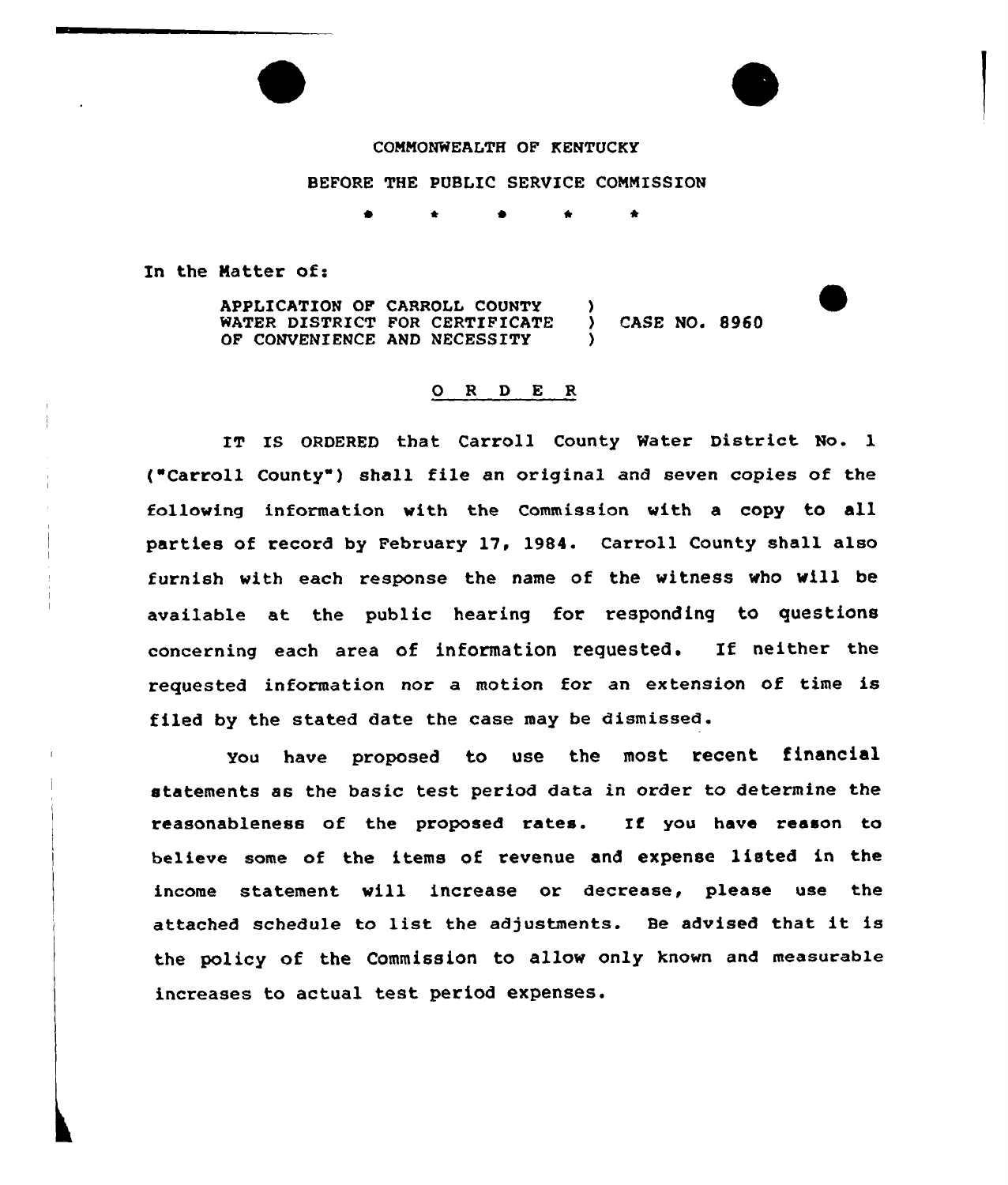

1. Please state for the record the total amount of increased revenue requested.

2. State reasons why the increase is required.

3. What percentage of line loss was realized during the test period?

4. provide an amortization schedule for the 1955 bond issue for \$ 454,000.

5. Provide the following information on bond issues:

- a. What is the proposed closing date of the new bond issue?
- b. Assuming FmHA is the low bidder for the new bond issue, provide a complete preliminary amortization schedule for the issue.
- c. Provide the bond ordinance(s) for the 1965 bond issue and also for the new bond issue?

6. Provide a copy of the invoices for the following expenses (limited to invoices of \$50 or more):

a. Maintenance of Pumping Plant (\$1,829)

- b. Na intenanco of Distribution Reservoirs and Standpipes (\$758)
- c. Maintenance of Nains (\$1,516)
- d. Naintenance of Services (\$5,281)

7. Provide the following information concerning test period Outside Services:

 $-2-$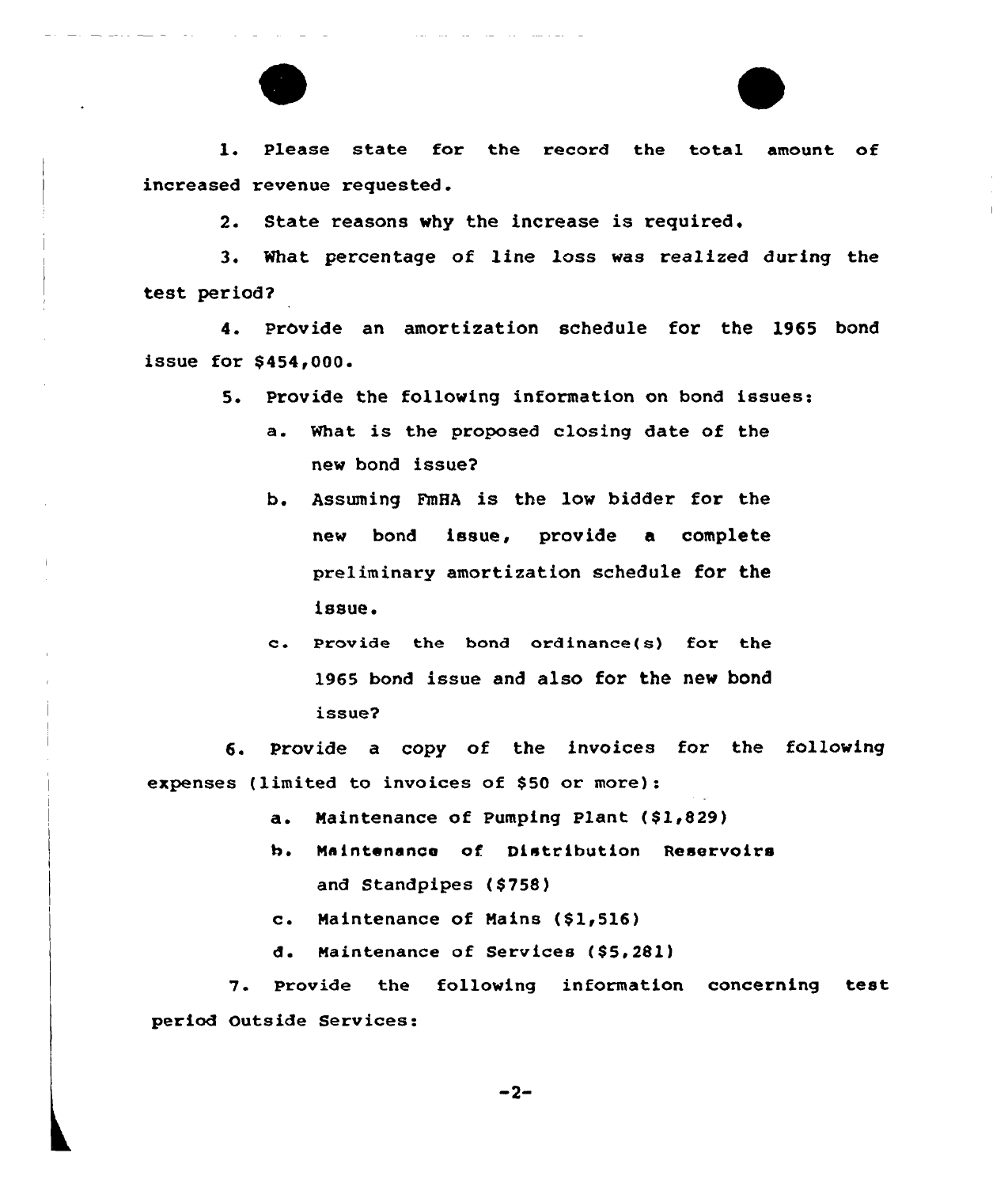

a. Name of person performing services.

b. Description of services.

- c. The number of hours devoted weekly and/or monthly to these services.
- d. The hourly rate.

8. How many gallons of water were purchased and sold during the test period?

9. Provide copies of invoices for the account, Puel or Power Purchased for Pumping

10. Provide copies of invoices for the account, Transportation Expense for test period (limited to invoices of \$50 or more).

11. Provide a depreciation schedule for utility plant in service for the test period.

12. Provide a breakdown of tax expense for the test period.

13. Provide a breakdown of Administrative and General Salaries, Neter Reading Labor, and Accounting and Collecting Labor to include the following:

- a. Names and titles of employees.
- b. Base salary and/or hourly rate.
- c. Number of hours worked per week in the performance of duties or number of hours worked during the test period.

d. Description of services.

14. Provide your present (Residential, Commercial, etc.) number of customers.

 $-3-$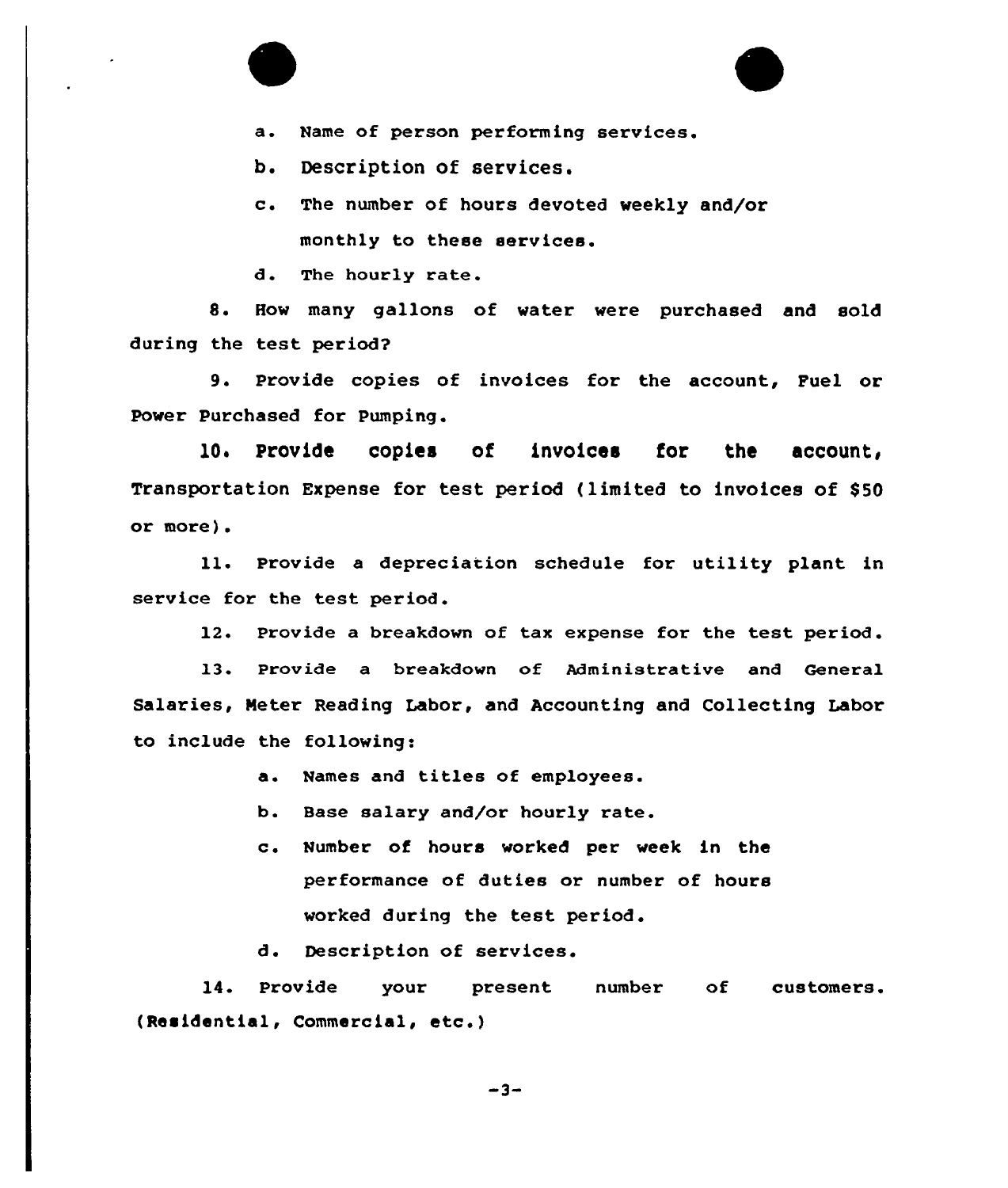

15. Provide a breakdown of the account, Miscellaneous Service Revenues.

16. Provide a copy of your water purchase contract.

17. Mere any improvements or extensions added during the test period? If so, provide:

- a. The cost of the additions.
- b. Were the additions certified by the Public Service Commission.
- c. How was the cost of the additions financed?
- 18. Provide a breakdown for Other Interest Expense.
- 19. How are uncollectible accounts estimated?

20. Provide a breakdown of the accounts, Operation Labor (Source of Supply, Pumping, Water Treatment and Distribution Expenses) to include the following:

- a. Names and titles of employees.
- b. Base salary and/or hourly rate.
- c. Description of services.
- d. Number of hours worked per week in the performance of duties or number of hours worked during the test period.

21. Under what conditions is money from Gallation County (\$10,000) and Corp of Engineers (\$50,000) ta be received?

- a. How will you account for this?
- b. Tf the amounts in question constitute a loan, what are the terms?